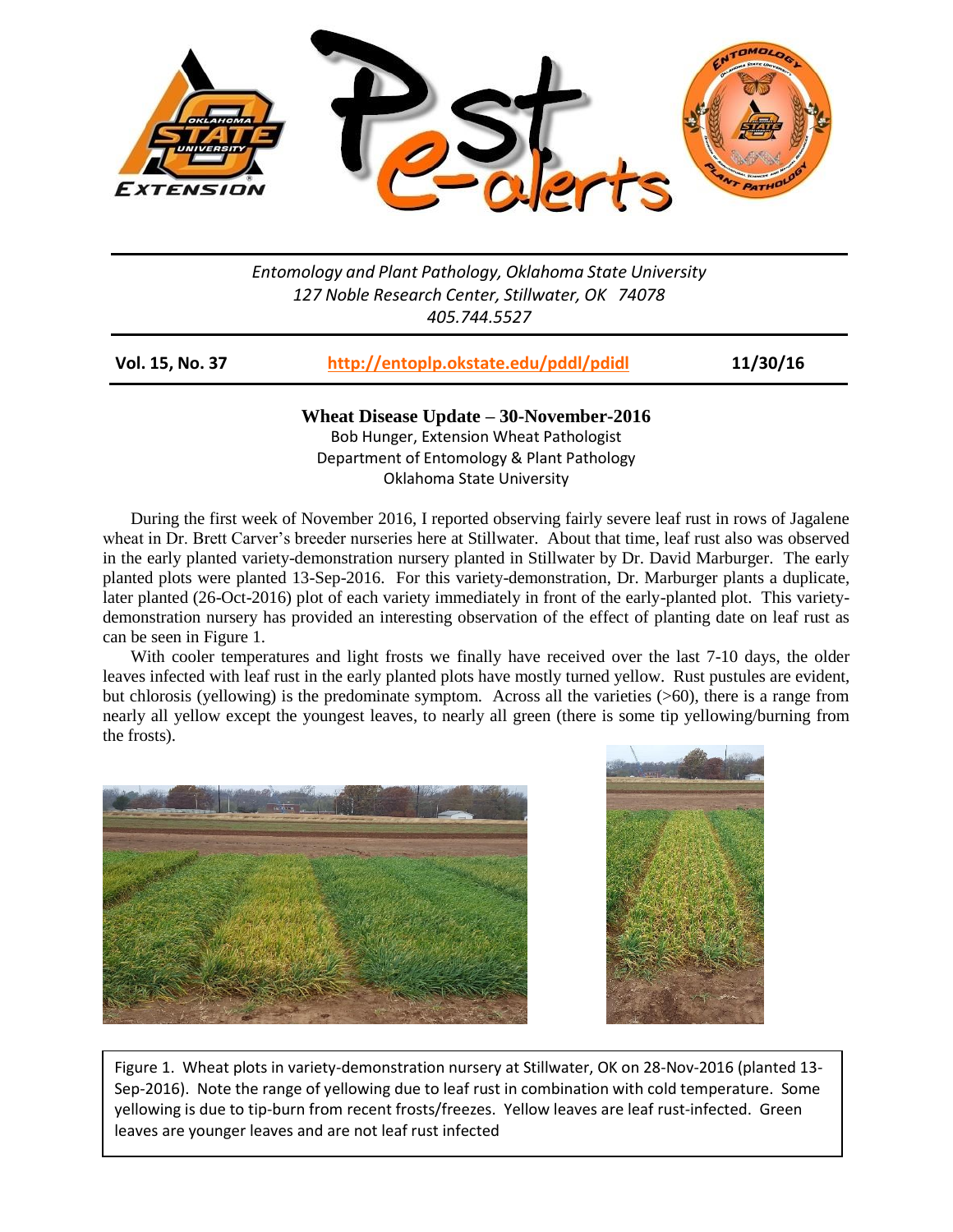By comparison, look at the photo below (Figure 2) showing early planted plots (background) and late planted plots in the foreground. Leaf rust is not found in the late planted plots (foreground). If early planted wheat had been grazed, which would be more typical with a mid-September planting date, much of the rank foliage would have been removed and rust would not be nearly as severe as in this variety-demonstration. This is a good example of how planting date can effect disease incidence and severity given an environment favorable for disease such as we have had this fall with mild temperature and occasional rain and dews.



Figure 2. Early planted (13-Sep) wheat plots (background) compared to late planted (26-Oct) wheat plots (foreground). Each pair of plots is the same variety. Note the difference in growth and yellowing due to leaf rust infection. Severely infected varieties have the majority of their leaves turning yellow due to a combination of rust infection and cold (freezing) temperature.

There are a couple of additional points I should make with the photos above. First, not many would plant wheat in early to mid-September for the purpose of grain only. Hence, wheat in the early planted plots would most likely be grazed, which would remove much of the rank foliage and also the rust, and thereby the rust incidence would not be nearly as severe. Wheat in a grain-only mode would look more like the wheat in the late planted plots (foreground plots in Figure 2). Second, we normally would have colder weather earlier than we had this year that would have arrested rust development. Then, newly emerging leaves would be healthy and green. As I have said previously, I am not a proponent of spraying in the fall to control fall foliar diseases such as leaf rust because leaf rust development typically slows and stops once we get to colder temperatures in November-January (basically <60 F with frosts at night). And remember, the primary concern with fall leaf rust is that with a mild winter and sufficient moisture, the rust will survive through the winter and inoculum will be present in fields to start the disease early in the spring. Hence, monitoring of fields through the late winter and early next spring is recommended to see if application of a fungicide to control rust is indicated in the early spring. For all the foliar wheat diseases (leaf rust, stripe rust, powdery mildew, tan spot, and septoria leaf blotch), control in the spring is more critical then control in the fall. I have heard of fungicide being added in with a fall herbicide application to limit disease, but such an application would have needed to have been applied 3-4 weeks ago to prevent the situation as depicted in the photos above. However, I can see where in a year such as this one with a fully susceptible variety that was planted early and not grazed there may be value to an early fungicide application.